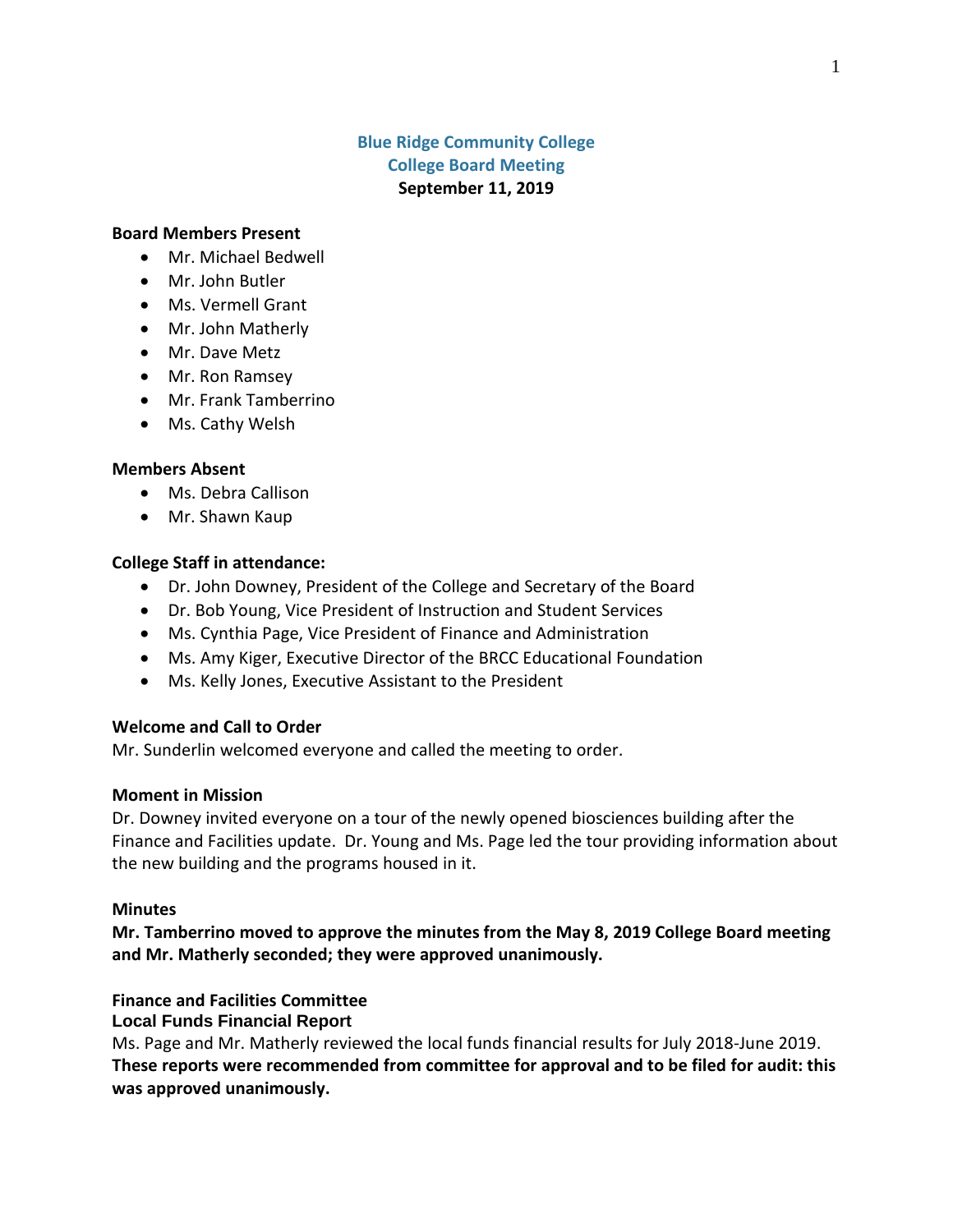Ms. Page and Mr. Matherly reviewed the financial report for the first month of the new fiscal year. **This report was recommended from committee for approval and to be filed for audit: this was approved unanimously.**

Ms. Page gave an update on the surface lot paving project that will start later this month.

### **Curriculum and Student Affairs Committee**

Dr. Young and Mr. Bedwell reported for the committee.

### **Introduction to G3 (Get Skilled, Get a Job, Give Back)**

- **1.** Approve new CSC in Applied Mechatronics I to represent G3 Level 1 in the Advanced Manufacturing Technology program and specializations. **This was recommended from committee for approval: this was approved unanimously.**
- **2.** Approve new CSC's in Applied Manufacturing Biotechnology, Applied Manufacturing Technician, Applied Manufacturing Processes, Applied Mechatronics Level II and Applied Manufacturing to represent G3 Level 2 in the Advanced Manufacturing Technology program and specializations.

# **This was recommended from committee for approval: this was approved unanimously.**

**3.** Approve new CSC in Cybersecurity and Networking Foundations to represent G3 Level 1 in Information Systems Technology.

**This was recommended from committee for approval: this was approved unanimously.**

**4.** Approve new CSCS in Information Systems Technology, Intermediate Cybersecurity, and Information Systems Technology for Business to represent G3 Level 2 in the Information Systems Technology program and specializations.

# **Consent Agenda**

- 1. Course Changes
	- a. Award Credit for Prior Learning for EMS 165 Advanced Cardiac Life Support (ACLS) for ACLS provider or instructor certification from the American Heart Association; EMS 163 Prehospital Trauma Life Support (PHTLS) for PHTLS provider or instructor certification from the National Association of EMTs; EMS 164 Advanced Medical Life Support (AMLS) for AMLS provider or instructor certification from the National Association of EMTs; and EMS 167 Emergency Pediatric Care (EPC) for EPC provider or instructor certification from the National Association of EMTs.
	- b. Discontinue cross-listed courses, ETR 164 Upgrading and Maintaining PC Hardware; ETR 225 Data Communications; ADJ 157 Computer Security; and ITP 120 Java Programming from the BRCC Catalog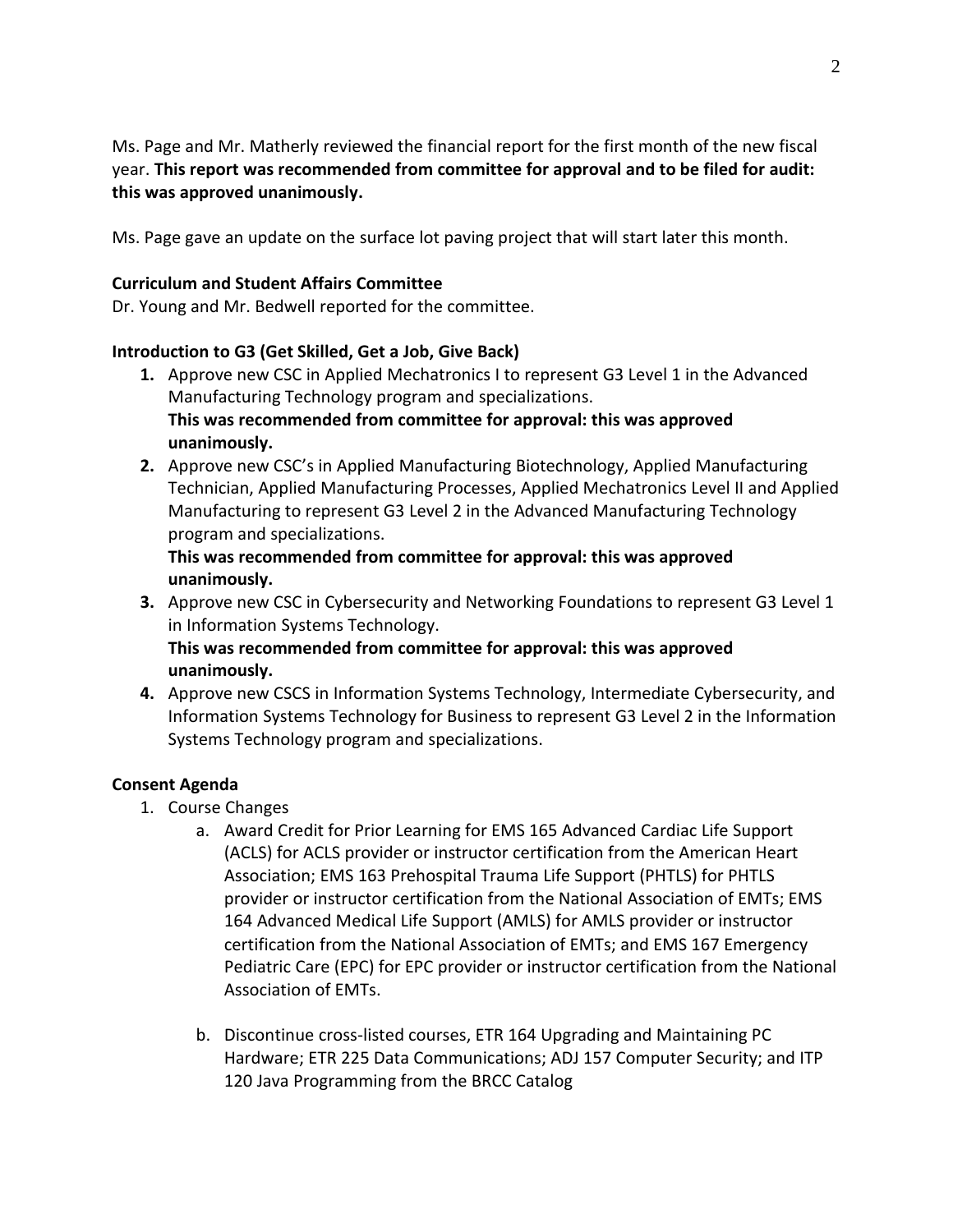- a. Program Changes
	- a. Removal of ETR 164, as a cross-listed course option for ITN 106, from the CSC in Help Desk.
	- b. Removal of ETR 164 as a cross-listed course option for ITN 106, ETR 225 as a cross-listed option for ITN 208, and ADJ 157 as a cross-listed option for ITN 260 in the AAS in Information Systems Technology, Cybersecurity Specialization.
	- c. Update the AAS in Information Systems Technology and the AAS in Information Systems Technology, Information Technology for Business Specialization to require both ITN 106 and ITN 107 instead of a choice of either, revise the math options, and remove the cross listed courses that have been recommended for discontinuation. Adjust course sequencing and clarify footnote language.

# **The consent agenda was recommended from committee for approval: this was approved unanimously.**

# **Information Items**

- 1. Rural Virginia Horseshoe Initiative (RVHI)
- 2. Direct Enrollment Initiative
- 3. Transfer Virginia Initiative
- 4. Associate of Applied Science in Information Systems Technology, Cloud Computing Specialization

# **Personnel Report**

Ms. Page reviewed the personnel report on page 80.

# **Enrollment**

Dr. Young distributed and reviewed the enrollment report-enrollment is down about 3%. Dr. Downey has convened three innovation teams to work on ways to increase enrollment.

# **Educational Foundation**

Ms. Kiger distributed and reviewed the reports for the BRCC Educational Foundation, noting that the Annual Fund last fiscal year surpassed the goal of \$130,000 with a total raised of \$138,107.12. 2018-2019 was a record fundraising year for the Foundation, due in large part to two generous estate gifts received which will provide \$24,000 more for scholarships each year. The Foundation provided over \$1 million dollars in support to BRCC in the 2018-2019 fiscal year.